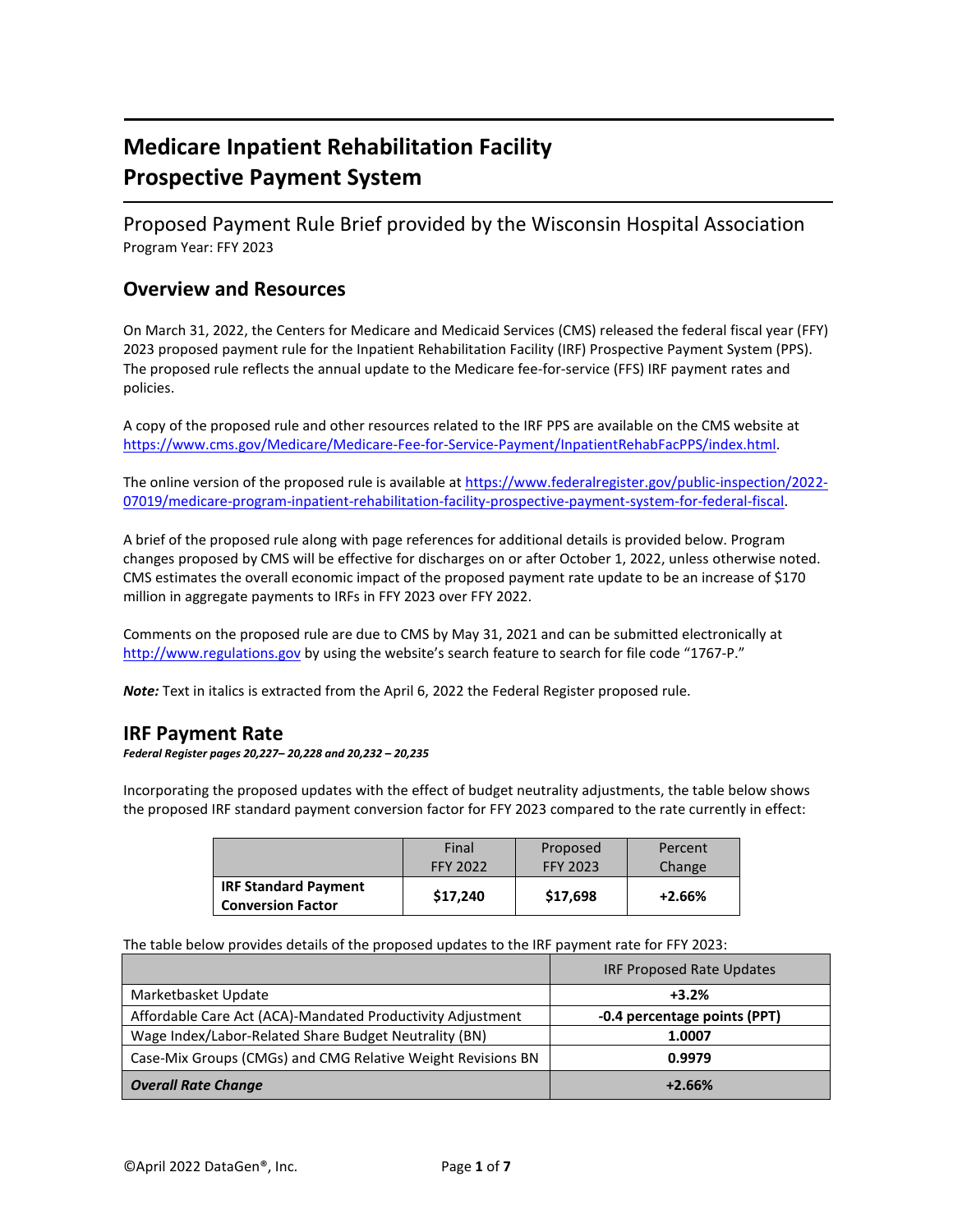## **Wage Index, Labor-Related Share, and CBSA Delineations**

*Federal Register pages 20,228 – 20,232*

As has been the case in prior years, CMS proposes to use the most recent inpatient hospital wage index, the FFY 2023 pre-floor, pre-reclassified hospital wage index to adjust payments rates under the IRF PPS for FFY 2023. The wage index is applied to the labor-related portion of the IRF standard rate to adjust for differences in area wage levels. CMS is proposing an increase to the labor-related share of the standard rate from 72.9% for FFY 2022 to 73.2% for FFY 2023.

In the past, CMS implemented wage index transition policies with limited duration in order to phase in significant changes to labor market areas with the intent to mitigate short-term negative impact to affected providers. Additionally, CMS recognizes that there are also year-to-year fluctuations in wage indexes that can occur due to external factors beyond a provider's control. In order to reduce large swings in year-to-year wage index changes and increase the predictability of IRF payments, CMS is proposing to apply a 5% cap on any decrease of the FFY 2023 IRF wage index, and all future IRF wage indexes, compared with the previous year's wage index. The cap is proposed to be applied regardless of the reason for the decrease and implemented in a budget neutral manner. This also means that if an IRF's prior FFY wage index is calculated with the application of the 5% cap, the following year's wage index would not be less than 95% of the IRF's capped wage index in the prior FFY. Lastly, CMS proposes that a new IRF be paid the wage index for the area in which it is geographically located for its first full or partial FFY with no cap applied, because a new IRF would not have a wage index in the prior FFY.

CMS proposes a wage index and labor-related share budget neutrality factor of 1.0007 for FFY 2023 to ensure that aggregate payments made under the IRF PPS are not greater or less than would otherwise be made if wage adjustments had not changed. This budget neutrality factor also includes the impact of the proposed 5% cap on IRF wage index decreases.

A complete list of the proposed wage indexes for payment in FFY 2023 is available on the CMS website at [https://www.cms.gov/medicaremedicare-fee-service-paymentinpatientrehabfacppsirf-rules-and-related](https://www.cms.gov/medicaremedicare-fee-service-paymentinpatientrehabfacppsirf-rules-and-related-files/medicare-program-inpatient-rehabilitation-facility-prospective-payment-system-federal-fiscal-year)[files/medicare-program-inpatient-rehabilitation-facility-prospective-payment-system-federal-fiscal-year.](https://www.cms.gov/medicaremedicare-fee-service-paymentinpatientrehabfacppsirf-rules-and-related-files/medicare-program-inpatient-rehabilitation-facility-prospective-payment-system-federal-fiscal-year) 

### **Case-Mix Group Relative Weight Updates**

*Federal Register pages 20,222 – 20,227*

CMS assigns IRF discharges into case-mix groups (CMG) that are reflective of the different resources required to provide care to IRF patients. Patients are first categorized into rehabilitation impairment categories (RIC) based on the primary reason for rehabilitative care. Patients are further categorized into CMGs based upon their ability to perform activities of daily living or based on age and cognitive ability (motor score). Within each of the CMGs there are four tiers, each with a different relative weight that is determined based on comorbidities. Currently, there are 95 CMGs with four tiers and five other CMGs that account for very short stays and patients who die in the IRF.

Each year, CMS updates the CMG relative weights and average lengths of stays (ALOS) with the most recent available data. CMS is proposing updates of these factors for FFY 2023 using FFY 2021 IRF claims data and FFY 2020 IRF cost report data. To compensate for the CMG weights changes, CMS proposes to use a FFY 2023 casemix budget neutrality factor of 0.9979.

CMS is not proposing any changes to the CMG categories/definitions. Using the claims data, CMS' analysis shows that 99.3% of IRF cases are in CMGs and tiers that would experience less than a +/-5% change in its CMG relative weight as a result of the updates. A table that lists the proposed FFY 2023 CMG payments weights and ALOS values is provided on *Federal Register* pages 20,224 – 20,227.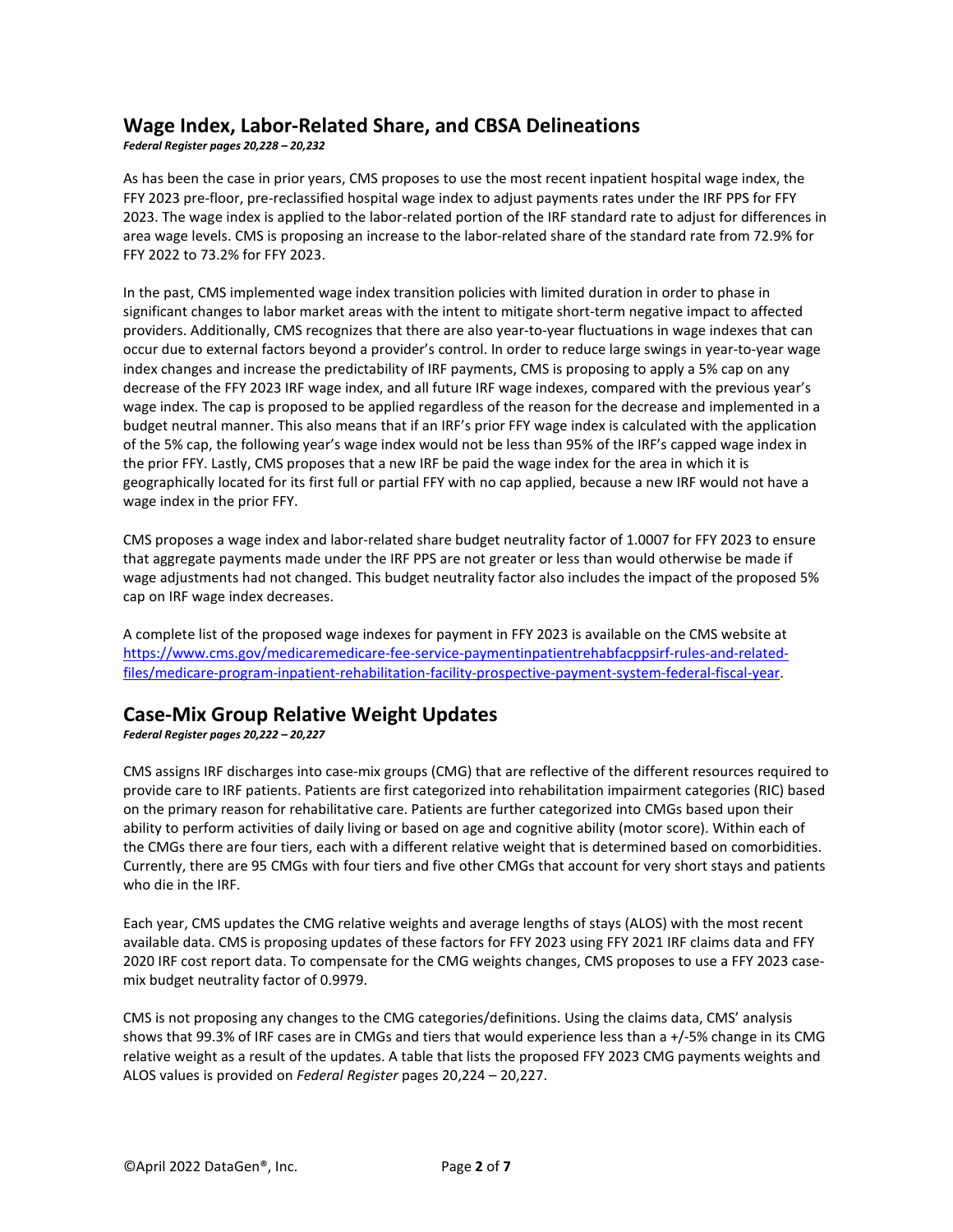## **Outlier Payments**

*Federal Register pages 20,235 – 20,236*

Outlier payments were established under the IRF PPS to provide additional payments for extremely costly cases. Outlier payments are made if the estimated cost of the case exceeds the payment for the case plus an outlier threshold. Costs are determined by multiplying the facility's overall cost-to-charge ratio (CCR) by the allowable charges for the case. When a case qualifies for an outlier payment, CMS pays 80% of the difference between the estimated cost of the case and the outlier threshold.

CMS has established a target of 3.0% of total IRF PPS payments to be set aside for high cost outliers. To meet this target for FFY 2023, CMS proposes to update the outlier threshold value to \$13,038, a 37.4% increase compared to the current threshold of \$9,491, based on FFY 2021 claims data.

## **Updates to the IRF Cost-to-Charge Ratio (CCR) Ceiling**

*Federal Register page 20,236*

CMS applies a ceiling to IRF's CCRs. If an individual IRF's CCR exceeds this ceiling, that CCR is replaced with the appropriate national average CCR for that FFY, either urban or rural. The national urban and rural CCRs and the national CCR ceiling for IRFs are updated annually based on analysis of the most recent data that is available. The national urban and rural CCRs are applied when:

- New IRFs have not yet submitted their first Medicare cost report;
- IRFs overall CCR is in excess of the national CCR ceiling for the current FFY; and/or
- Accurate data to calculate an overall CCR are not available for IRFs.

CMS proposes to continue to set the national CCR ceiling at 3 standard deviations above the mean CCR, and therefore, CMS proposes a national CCR ceiling of 1.40 for FFY 2023. If an individual IRF's CCR exceeds this ceiling for FFY 2023, the IRF's CCR will be replaced with the appropriate proposed national average CCR, urban or rural. CMS proposes a national average CCR of 0.463 for rural IRFs and 0.393 for urban IRFs.

## **Codification and Clarifications of IRF Teaching Status Adjustment Policy**

*Federal Register pages 20,236 – 20,239*

CMS is proposing to codify two policies adopted in previous final rules so that IRF providers can more easily locate the policies and so the policies can be aligned with the IPPS IME and IPF teaching adjustment policy regulations. These two policies are

- how CMS adjusts prospective payment on a facility basis by a factor to account for direct teaching costs (FFY 2006 IRF PPS final rule); and
- allowing an IRF to receive a temporary adjustment to its FTE cap to reflect residents added to its teaching program because of another IRF's closure or the closure of an IRF's medical residency training program (FFY 2012 IRF PPS final rule).

CMS is proposing to update the policy pertaining to displaced residents to align with the policy changes finalized in the FFY 2021 IPPS final rule and the FFY 2022 IPF PPS final rule, with any future deviations from the IPPS IME policy only occurring when it is necessary and appropriate for the IRF PPS.

CMS proposes that the key day for linking temporary Medicare funding would be the day that the IRF/residency program closure was publicly announced, allowing residents time to find a new facility at which to complete their training while the residency program of the originating IRF winds down. This would replace the current method of linking Medicare temporary funding for the affected residents to the day prior to or the day of program or hospital closure.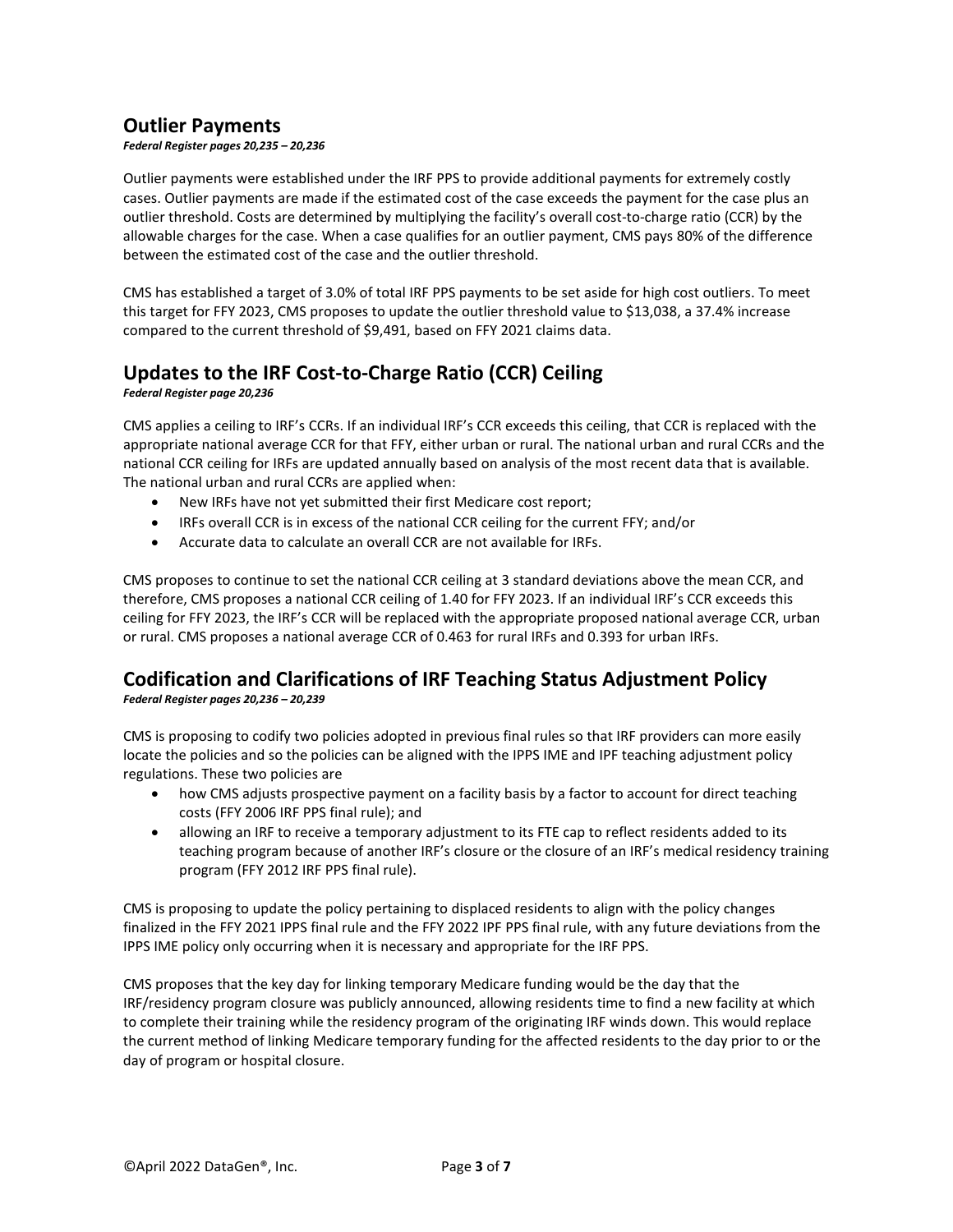CMS is also proposing to allow funding to be transferred temporarily for the second and third group of residents who are not physically present at the closing IRF program, but had intended to train at (or return to training at, in the case of residents on rotation) the closing IRF program.

To apply for the temporary Medicare resident cap increase, CMS proposes that the receiving IRF would have to submit a letter to its Medicare Administrative Contractor (MAC) within 60 days of beginning the training of the displaced residents (residents added by a receiving IRF due to an IRF or program closure). This letter must include the name of each displaced resident; the last four digits of each resident's social security number; the IRF and program in which the resident was previously training; and the amount of cap increase needed for each resident.

CMS proposes that if there are more displaced IRF residents than available cap slots, the slots may be apportioned according to the displaced residents, with the amount determined by the originating IRF.

## **Updates to the IRF Quality Reporting Program (QRP)**

*Federal Register pages 20243 – 20256*

CMS collects quality data from IRFs on measures that relate to three stated resource domains. IRFs that do not successfully participate in the IRF QRP are subject to a 2.0 percentage point reduction to the market basket update for the applicable year – the reduction factor value is set in law.

| <b>Previously Adopted IRF Measures for FFY 2023 Payment Determinations</b>                                                                                   |             |                                         |  |  |
|--------------------------------------------------------------------------------------------------------------------------------------------------------------|-------------|-----------------------------------------|--|--|
| <b>IRF QRP Measures</b>                                                                                                                                      | <b>NQF#</b> | Payment<br><b>Determination</b><br>Year |  |  |
| National Healthcare Safety Network (NHSN) Catheter-Associated Urinary Tract<br>Infection (CAUTI) Outcome Measure                                             | #0138       | FFY 2015+                               |  |  |
| Influenza Vaccination Coverage among Healthcare Personnel                                                                                                    | #0431       | FFY 2016+                               |  |  |
| NHSN Facility-Wide Inpatient Hospital-Onset Clostridium Difficile Infection (CDI)<br><b>Outcome Measure</b>                                                  | #1717       | FFY 2017+                               |  |  |
| Application of Percent of Residents Experiencing One or More Falls with Major<br>Injury (Long Stay)                                                          | #0674       | FFY 2018+                               |  |  |
| Application of Percent of LTCH Patients with an Admission and Discharge<br><b>Functional Assessment and a Care Plan That Addresses Function</b>              | #2631       | FFY 2018+                               |  |  |
| IRF Functional Outcome Measure: Change in Self-Care Score for Medical<br><b>Rehabilitation Patients</b>                                                      | #2633       | FFY 2018+                               |  |  |
| IRF Functional Outcome Measure: Change in Mobility Score for Medical<br><b>Rehabilitation Patients</b>                                                       | #2634       | FFY 2018+                               |  |  |
| IRF Functional Outcome Measure: Discharge Self-Care Score for Medical<br><b>Rehabilitation Patients</b>                                                      | #2635       | FFY 2018+                               |  |  |
| IRF Functional Outcome Measure: Discharge Mobility Score for Medical<br><b>Rehabilitation Patients</b>                                                       | #2636       | FFY 2018+                               |  |  |
| Discharge to community - Post Acute Care IRF, with the added exclusion of<br>patients with a hospice benefit in the 31-day post-discharge observation window |             | FFY 2020+                               |  |  |
| Medicare Spending Per Beneficiary - Post Acute Care IRF                                                                                                      |             | FFY 2020+                               |  |  |

The following lists the previously finalized IRF QRP measures and applicable payment determination years: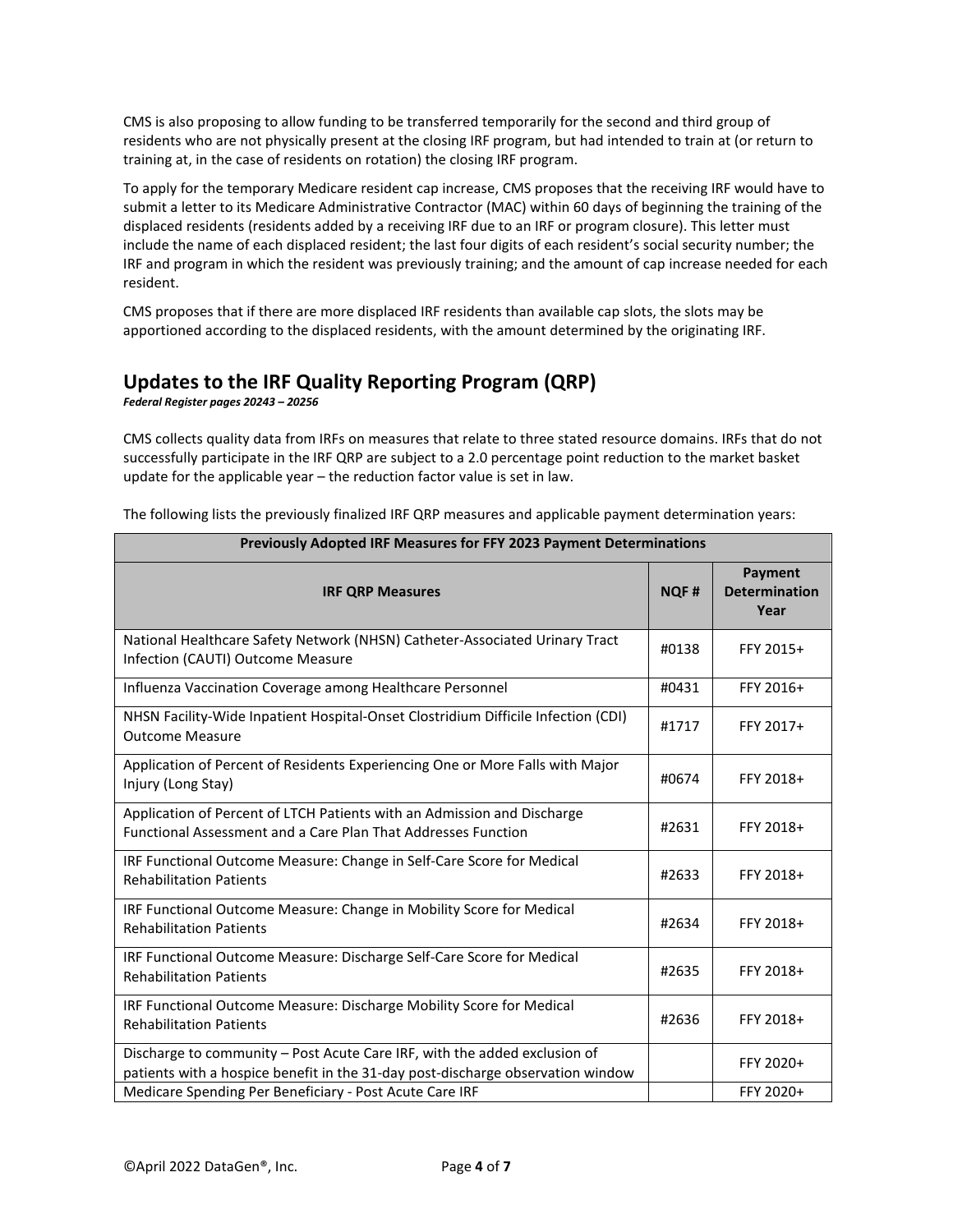| Potentially Preventable 30 Day Post-Discharge Readmission Measure for IRFs | FFY 2020+ |  |
|----------------------------------------------------------------------------|-----------|--|
| Potentially Preventable Within Stay Readmission Measure for IRFs           | FFY 2020+ |  |
| Drug Regimen Review Conducted with Follow-Up for Identified Issues         | FFY 2020+ |  |
| (assessment-based)                                                         |           |  |
| Changes in Skin Integrity Post-Acute Care: Pressure Ulcer/Injury           | FFY 2020+ |  |
| Transfer of Health Information to the Provider-Post-Acute Care (PAC)       | FFY 2022+ |  |
| Transfer of Health Information to the Patient-PAC                          | FFY 2022+ |  |

CMS is not proposing any new measures for the IRF QRP.

Beginning with the FFY 2025 IRF QRP, CMS is proposing to require that the IRF-PAI assessment be collected on each patient receiving care in an IRF, regardless of payer, in order to ensure high quality care is delivered to all patients. If finalized, this data would be reported for all patients discharged from October 1, 2023 – December 31, 2023.

#### Request for Information – IRF QRP Quality Measure Concepts under Consideration for Future Years

*Federal Register pages 20,244 – 20,245*

CMS is seeking input on the importance, relevance, and applicability of each of the following concepts for new measures in future years in the IRF QRP

- Cross-setting functional measures which would incorporate domains of self-care and mobility;
- Health equity measures such as structural measures that assess an organization's leadership in advancing equity goals or assess progress towards achieving equity priorities; and
- PAC COVID-19 Vaccination Coverage among Patients that would assess whether IRF patients are up to date on their COVID-19 vaccine.

Request for Information – Inclusion of the National Healthcare Safety Network (NHSN) Healthcare-associated Clostridioides difficile Infection Outcome Measure in the IRF QRP *Federal Register pages 20,245 – 20,247*

CMS is seeking input on the potential future inclusion of the NHSN Healthcare-Associated *Clostridioides difficile* Infection Outcome measure (HA-CDI) (MUC2021–098) as a digital quality measure via their Electronic Health Records (EHR) under the IRF QRP. Specifically, CMS seeks information on the following:

- *"Would you support utilizing IRF EHRs as the mechanism of data collection and submission for IRF QRP measures?*
- *Would your EHR support exposing data via HL7 FHIR to a locally installed MCT? For IRFs using certified health IT systems, how can existing certification criteria under the Office of the National Coordinator (ONC) Health Information Technology (IT) Certification Program support reporting of this data? What updates, if any, to the Certification Program would be needed to better support capture and submission of this data?*
- *Is a transition period between the current method of data submission and an electronic submission method necessary? If so, how long of a transition would be necessary and what specific factors are relevant in determining the length of any transition?*
- *Would vendors, including those that service IRFs, be interested in or willing to participate in pilots or voluntary electronic submission of quality data?*
- *Do IRFs anticipate challenges, other than the adoption of EHR to adopting the HACDI, and if so, what are potential solutions for those challenges?"*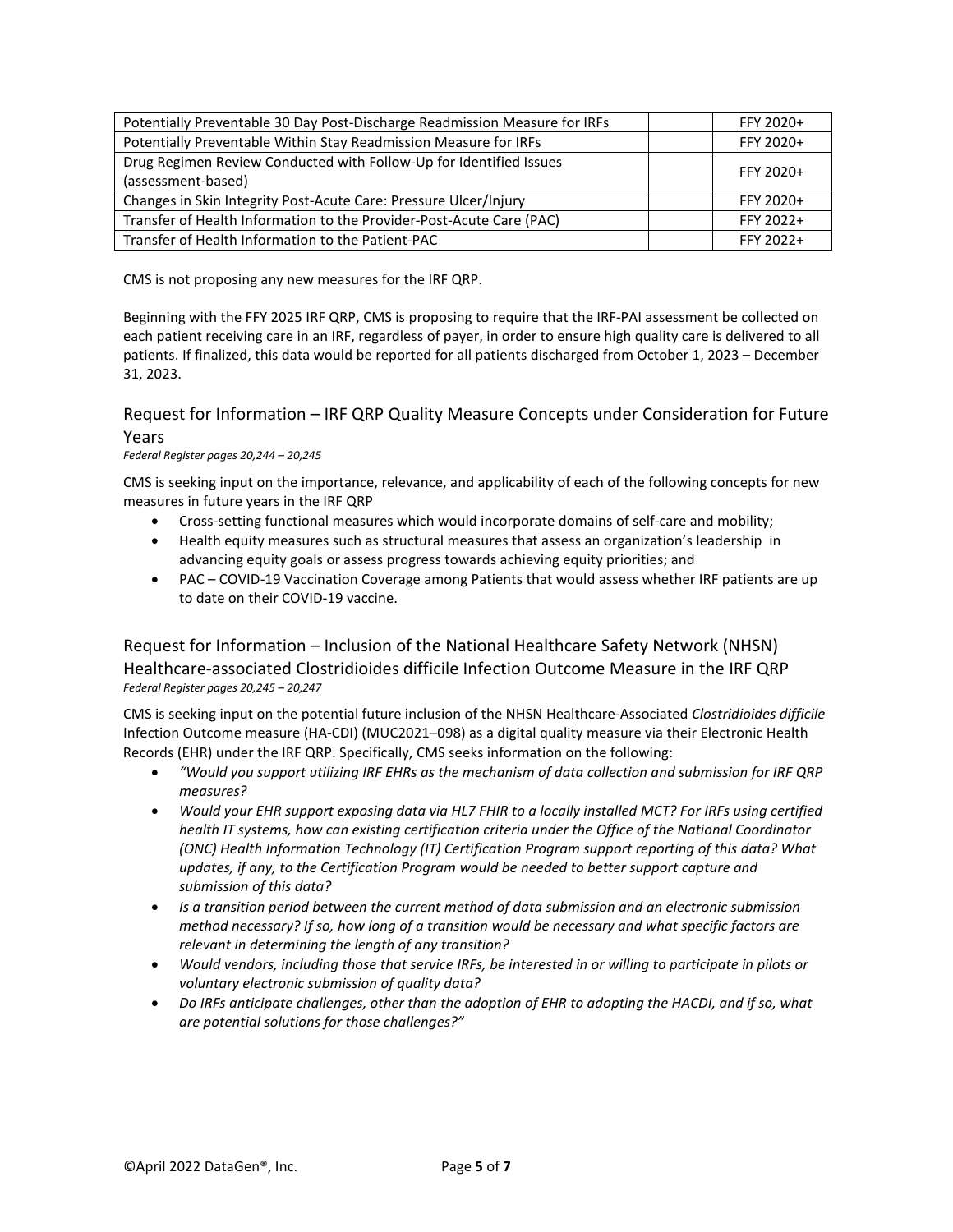## Request for Information - Overarching Principles for Measuring Equity and Healthcare Quality Disparities Across CMS Quality Programs

*Federal Register pages 20,247 – 20,254*

CMS is working to advance health equity by designing, implementing, and operationalizing policies and programs that support health for all the people served by our programs, eliminating avoidable differences in health outcomes experienced by people who are disadvantaged or underserved, and providing care and support.

CMS requests comment on the following topics having to do with health equity:

- *"Identification of Goals and Approaches for Measuring Healthcare Disparities and Using Measure Stratification Across CMS Quality Reporting Programs*
	- o *The use of the within- and between-provider disparity methods in IRFs to present stratified measure results.*
	- o *The use of decomposition approaches to explain possible causes of measure performance disparities*
	- o *Alternative methods to identify disparities and the drivers of disparities*
- *Guiding Principles for Selecting and Prioritizing Measures for Disparity Reporting*
	- o *Principles to consider for prioritization of health equity measures and measures for disparity reporting, including prioritizing stratification for validated clinical quality measures, those measures with established disparities in care, measures that have adequate sample size and representation among healthcare providers and outcomes, and measures of appropriate access and care.*
- *Principles for Social Risk Factor and Demographic Data Selection and Use*
	- o *Principles to be considered for the selection of social risk factors and demographic data for use in collecting disparity data including the importance of expanding variables used in measure stratification to consider a wide range of social risk factors, demographic variables and other markers of historic disadvantage. In the absence of patient -reported data we will consider use of administrative data, area-based indicators and imputed variables as appropriate.*
- *Identification of Meaningful Performance Differences*
	- o *Ways that meaningful difference in disparity results should be considered.*
- *Guiding Principles for Reporting Disparity Measures*
	- o *Guiding principles for the use and application of the results of disparity measurement.*
- *Measures Related to Health Equity*
	- o *The usefulness of a HESS score for IRFs, both in terms of provider actionability to improve health equity, and in terms of whether this information would support Care Compare website users in making informed healthcare decisions.*
	- o *The potential for a structural measure assessing an IRF's commitment to health equity, the specific domains that should be captured, and options for reporting this data in a manner that would minimize burden.*
	- o *Options to collect facility-level information that could be used to support the calculation of a structural measure of health equity.*
	- o *Other options for measures that address health equity."*

## **Request for Comment – Facility-Level Adjustment Factor Methodology**

*Federal Register pages 20239 – 20242*

CMS currently adjusts IRF payments associated with a CMG to account for facility-level characteristics such as the percentage of low-income patients (LIP), teaching status, and location in a rural area, where applicable and in a budget neutral manner. These factors are intended to account for differences in costs for the different types of IRF providers and to better align payments with associated costs. In the FFY 2015 IRF PPS final rule, CMS froze these adjustment factors at the FFY 2014 levels for FFY 2015 and onwards, while also monitoring